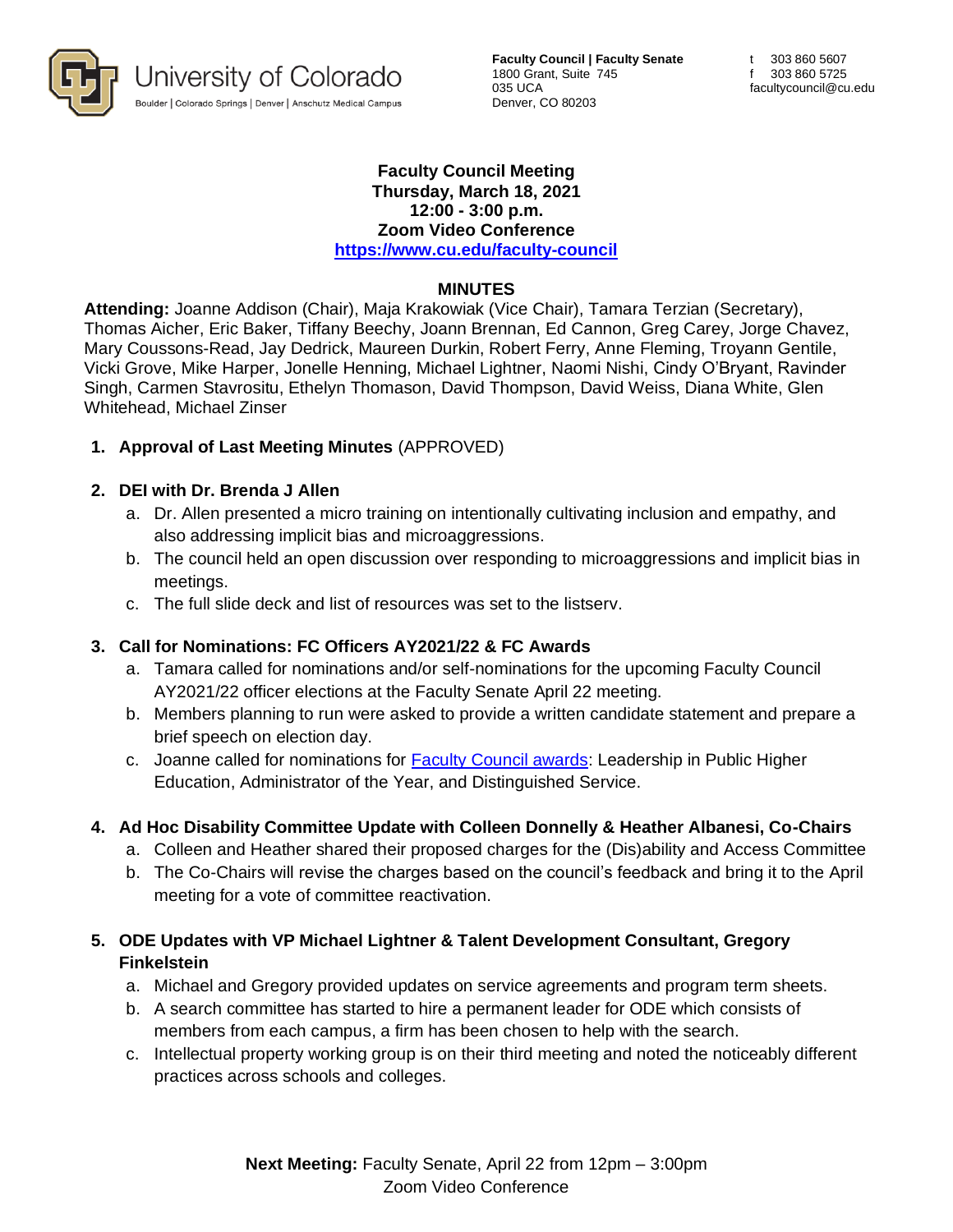- d. The council raised concerns over faculty support and shared governance, existing policies independent of ODE, instances of contracts, and the need for more communication.
- e. It was further stressed that they are working to make ODE a services organization to faculty and students.

## **6. Faculty Council Chair Report**

a. Joanne reported on the committee that will meeting this summer to revise the Faculty Council Bylaws. There are currently 3 members from EPUS on the committee, members were encouraged to reach out if interested in joining. Joanne also stressed representation from each campus.

### **7. Campus Faculty Assembly Updates**

- a. Anschutz Cindy O'Bryant, Chair
	- i. The Assembly met with the VC of Diversity, Equity and Inclusion to determine the role FA can play with the implementation of standardized curriculum on DEI. Higher Ed is now included on the vaccination list and they are working on in person graduation. The campus is looking into hybrid format for the fall. Strategic Plan working groups have been meeting and holding town halls to discuss the process, FA representatives are on the groups. There have been changes to campus food pantry and the ability to have refrigerated products open to all faculty, staff, and students. FA is also continuing its work on activating Retired Faculty Association (RFA).
- b. Boulder Robert Ferry, Chair
	- i. The Colorado Alliance of Research libraries recently negotiated a contract with Information Analytics around publication rights to journals and access. The FA still has concerns over John Eastman hiring and reviewing ways in which faculty are hired and roles of departments and units. There was a town hall meeting held around academic freedom and free speech. The Professional Rights and Responsibilities document had a notice of motion, they hope to share soon after they hold a vote on it. The FA is forming a grievance advisory committee as a standing committee of 3-4 faculty and collecting grievances as they occur across the campus.
- c. Colorado Springs David Weiss, President
	- i. The FA Women's committee taskforce evaluating the impact of COVID on women and faculty of color has submitted recommendations after research findings, there has been a positive response to their widespread reporting. The Assembly has approved Retired Faculty Association as an advisory committee and hopes to work with the system level RFA. The campus is rethinking instructional modes for spring of next year. FA is also planning to revise their Professional Rights and Responsibilities document this fall. The FA plans to require COVID statements as part of faculty annual reviews and welcome guidance around that.
- d. Denver Michael Zinser, Chair
	- i. Denver FA is also working on the activating the RFA. They are working with the Provost on accreditation requirements. There are many hiring searches in place, one of note is the Provost with 4 finalists. A case has been made for separating Chief Information Officer and Chief Innovation Officer. The campus is working on fall return especially being B-4 for vaccines. A special FA session was held after Diana White and Tobin Bliss's work with ODE, a website has been created per the request from faculty.